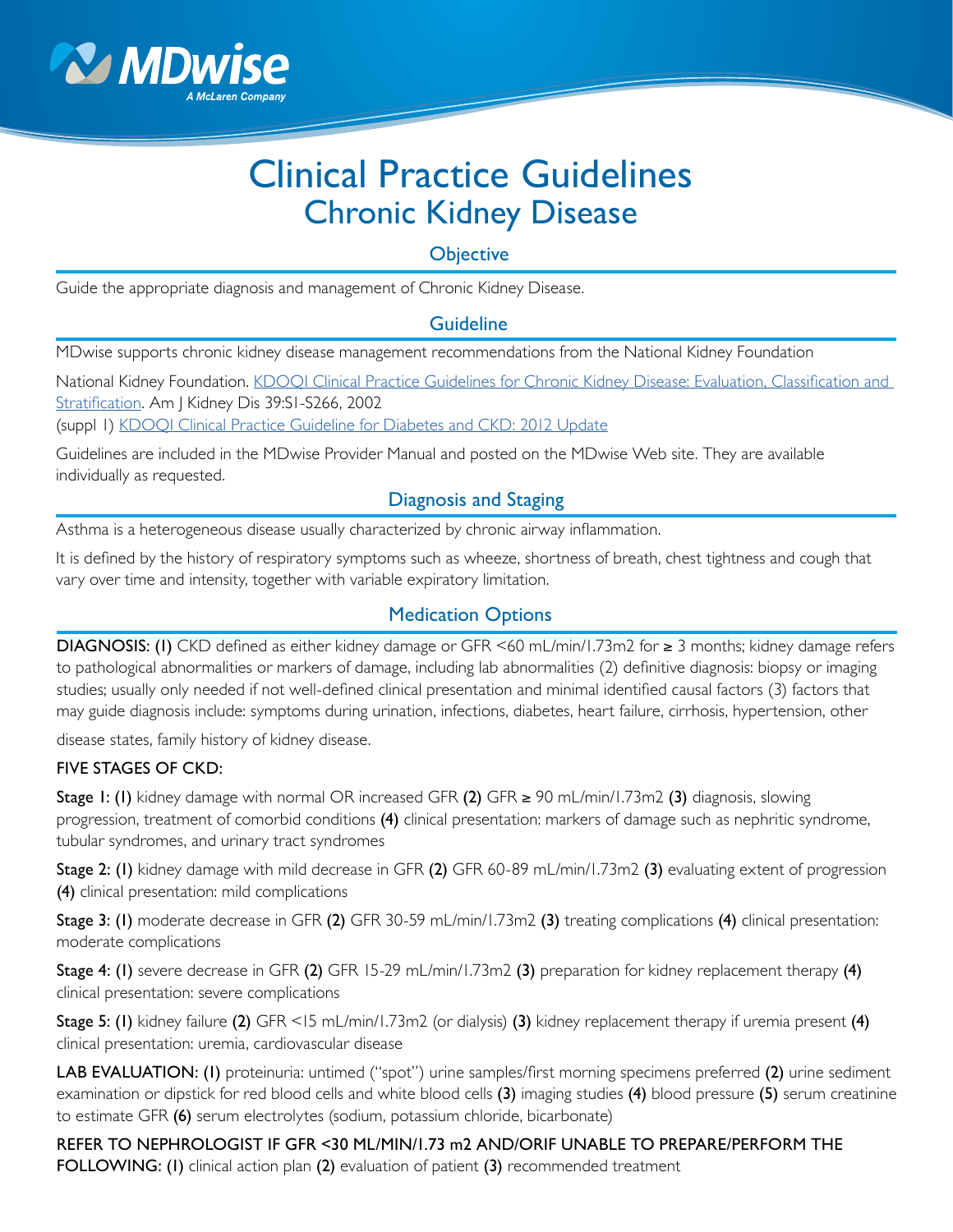



*KDOQI Guidelines*

## Treatment General Approach

| APPROACH BASED ON SLOWING PROGRESSION OF KIDNEY DISEASE |                                                                                                                                                                                                                                  |                                                                                                                                          |                                                               |                                       |  |
|---------------------------------------------------------|----------------------------------------------------------------------------------------------------------------------------------------------------------------------------------------------------------------------------------|------------------------------------------------------------------------------------------------------------------------------------------|---------------------------------------------------------------|---------------------------------------|--|
|                                                         | <b>Strict Glycemic</b><br>Control                                                                                                                                                                                                | <b>ACEIs or ARBs</b>                                                                                                                     | <b>Strict BP Control</b>                                      | <b>Dietary Restriction</b>            |  |
| <b>Diabetic</b><br><b>Kidney Disease</b>                | Target HbAIc 7.0%<br>or less to prevent<br>or delay progression<br>of the microvascular<br>complications of<br>diabetes except<br>in patients with<br>comorbidities<br>or limited life<br>expectancy and risk of<br>hypoglycemia | - BP control decreases<br>development of<br>microalbuminuria in<br>type 2 diabetes<br>- ACEIs and ARBs slow<br>progression of CKD        | $<$ 125/ $<$ 75 mm Hg                                         | No recommendations<br>pending further |  |
| Nondiabetic Kidney<br><b>Disease</b>                    | None noted                                                                                                                                                                                                                       | ACEIs and ARBs slow<br>progression of CKD                                                                                                | $<$ 130/85 mm Hg &<br>$<$ 125/ $<$ 75 mm Hg if<br>proteinuria | KDIGO research and<br>review          |  |
| Kidney Disease in<br>Transplant                         | Data supporting<br>changes to target<br>HbAIc from what<br>is noted above<br>are very limited<br>therefore no changes<br>recommended at this<br>time                                                                             | In the absence of<br>adequate clinical<br>trials, it is not known<br>whether ACEIs or<br>ARBs prolong recipient<br>or allograft survival | <130/85 mm Hg &<br>$<$ 125/ $<$ 75 mm Hg if<br>proteinuria    |                                       |  |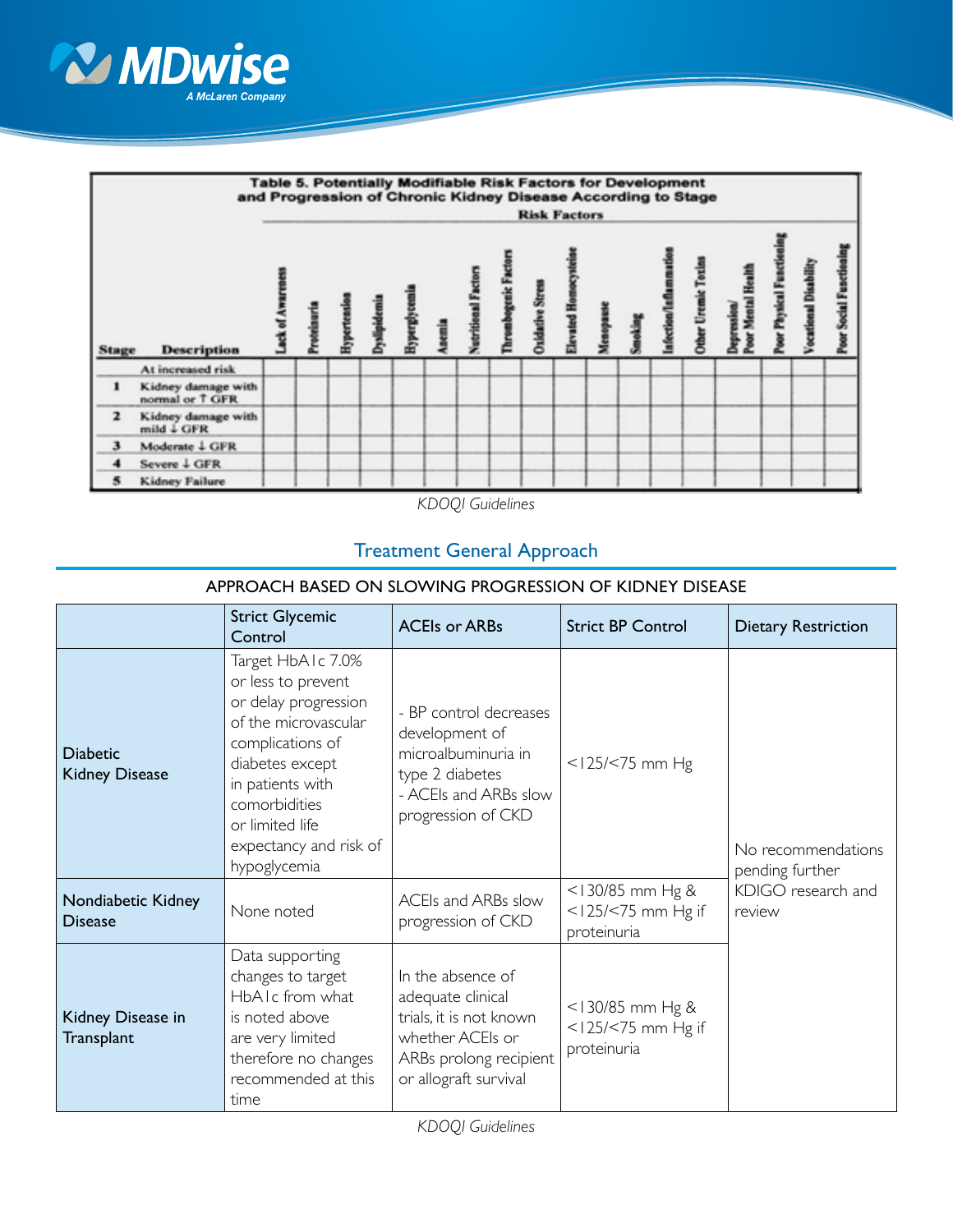

# Treatment and Prevention

| APPROACH BASED ON SLOWING PROGRESSION OF KIDNEY DISEASE |                                                                                                                                                                                                                                                                                                                                                                                                                                                                                                                                                       |  |  |
|---------------------------------------------------------|-------------------------------------------------------------------------------------------------------------------------------------------------------------------------------------------------------------------------------------------------------------------------------------------------------------------------------------------------------------------------------------------------------------------------------------------------------------------------------------------------------------------------------------------------------|--|--|
| <b>Blood Pressure</b>                                   | - Treat according to established guidelines with appropriate pharmacologic therapy - ACEI<br>or ARB (KDOQI)<br>- Meet specified target levels<br>- Elevated blood pressure is associated with worse outcomes for CKD patients and strict<br>BP control decreases progression of CKD                                                                                                                                                                                                                                                                   |  |  |
| Lab Values                                              | - Evaluate and treat serum creatinine to GFR at least twice annually for moderate and<br>high risk members Stage 3 and higher<br>- Monitoring proteinuria should be done via quantitative means i.e. protein-to-creatinine<br>ratio or albumin-to-creatinine ratio<br>- Two or more positive quantitative tests spaced by one to two weeks is persistent<br>proteinuria and need for further evaluation and management for CKD<br>- Hemoglobin (Hgb) annually<br>- Monitor Lipids and treat with appropriate Statin or fibric acid derivative (KDOQI) |  |  |
| Anemia                                                  | - Assess for anemia at least annually for therapy and administer transfusions, EPOGEN,<br>PROCRIT, iron supplements oral or intravenous (iron dextran, sodium ferric gluconate,<br>and iron sucrose) (KDOQI)                                                                                                                                                                                                                                                                                                                                          |  |  |
| <b>Diabetes Mellitus</b>                                | - If diabetic kidney disease, monitor for diabetic complications such as retinopathy,<br>cardiovascular disease, neuropathy<br>- Evaluate and manage according to established guidelines<br>- Strict glycemic control shown to decrease progression of CKD                                                                                                                                                                                                                                                                                            |  |  |
| Nephrologist                                            | - At least annually for moderate and high risk members Stage 3 and higher                                                                                                                                                                                                                                                                                                                                                                                                                                                                             |  |  |
| <b>Dietician</b>                                        | - Visit annually to review any need for changes in moderate and high risk members Stage<br>3 and higher                                                                                                                                                                                                                                                                                                                                                                                                                                               |  |  |
| Vaccinations                                            | - Immunization strategies should be formulated early in the course of progressive renal<br>disease to maximize the likelihood of vaccine-induced immunity (ACIP)<br>- Influenza annually<br>- For adults 19 and older for Pneumonia never vaccinated:<br>- Administer 1 dose of PCV13 first then<br>- > 8 weeks later administer PPSV23<br>- 5 years later administer one dose of PPSV23                                                                                                                                                              |  |  |
| <b>Renal Replacement Therapy</b>                        | - Initiate preparation for renal replacement therapy (dialysis and transplantation), as well<br>as vascular access care, when GFR <30 mL/min                                                                                                                                                                                                                                                                                                                                                                                                          |  |  |